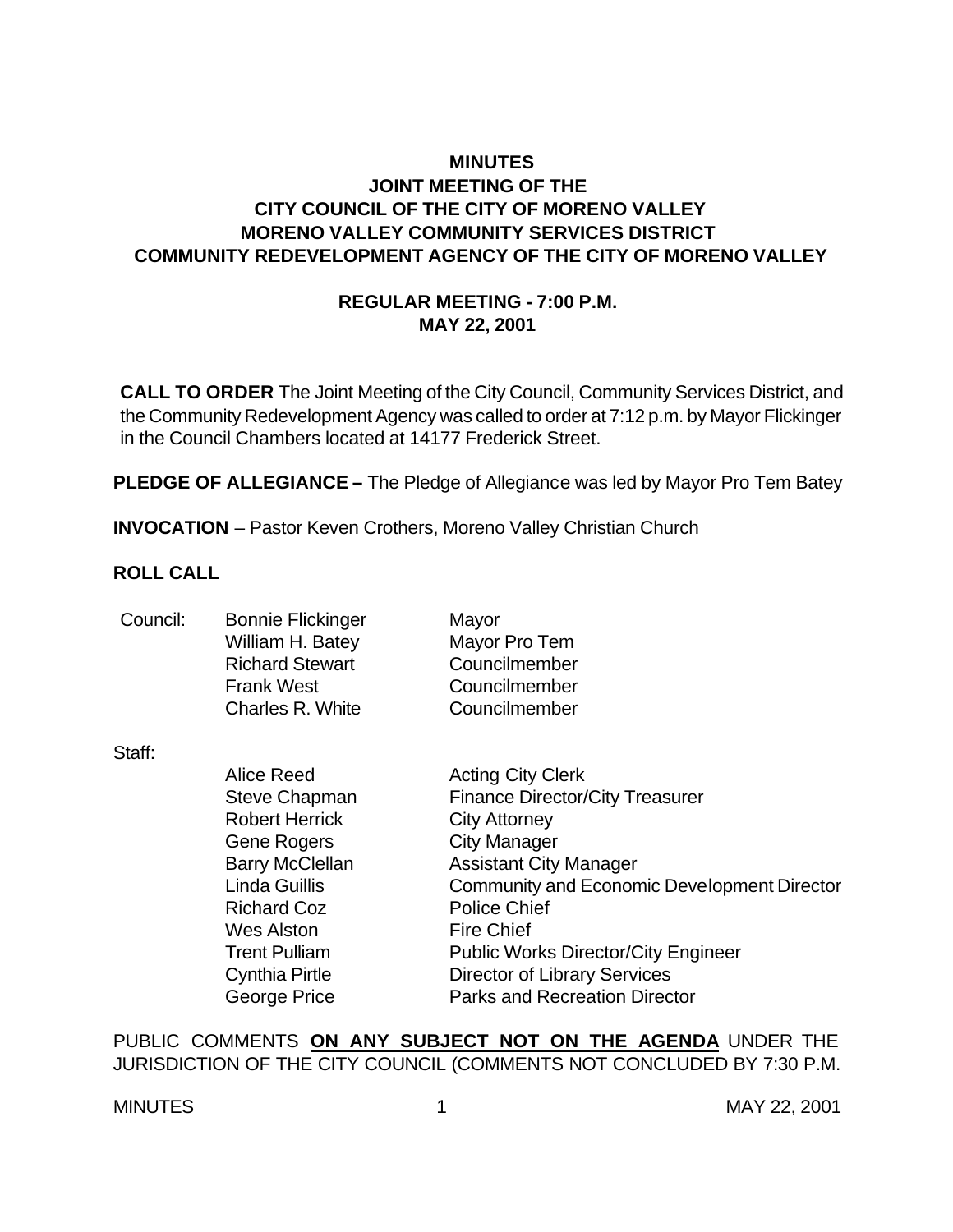## WILL BE HEARD PRIOR TO CITY COUNCIL CLOSING COMMENTS AT THE END OF THE AGENDA)

John Hayes – 12201 Hythe St.(Submitted discourse for the record)

1) Elimination of City's Gross Receipts Tax

## Pete Bleckert – Address matter of record

1) Comments made by Cathlene Fishman at prior Council meeting

George Albanese - Address matter of record (Submitted discourse for the record)

1) Former City Clerk and appointment of Acting City Clerk

## Ray Hosman – Address matter of record

- 1) Robert Anderson's record of military service
- 2) Political activity on government property

# Daryl C. Terrell – Address matter of record

1) Mayor Pro Tem Batey

# Glen Perkins – 12188 Marigold Avenue

1) Proposed Veterans facility at MARB

# Norma Cortez – 24371 Sunnymead Boulevard

- 1) Announcement of winner of the "Best Taco contest" at the Cinco de Mayo fiesta
- 2) Invitation to Hispanic Chamber of Commerce mixer

# Priscilla Banks – 13560 Searson Drive

1) Proposed skateboard park

# **JOINT CONSENT CALENDARS (SECTIONS A-C) OF THE CITY COUNCIL OF THE CITY OF MORENO VALLEY, MORENO VALLEY COMMUNITY SERVICES DISTRICT, AND COMMUNITY REDEVELOPMENT AGENCY OF THE CITY OF MORENO VALLEY**

Mayor Flickinger opened the agenda items for the Consent Calendars for public comments.

John Hayes – Address matter of record (Item A11)

1) Action minutes of Council meetings

George Albanese – Address matter of record (Item A11) (Submitted discourse for the record) 1) Videotapes of Council meetings

John Hayes – Address matter of record. (Item A13) (Submitted discourse for the record) 1) Interest on City's investments

MINUTES 2 MAY 22, 2001 George Albanese – Address matter of record (Item A13) (Submitted discourse for the record)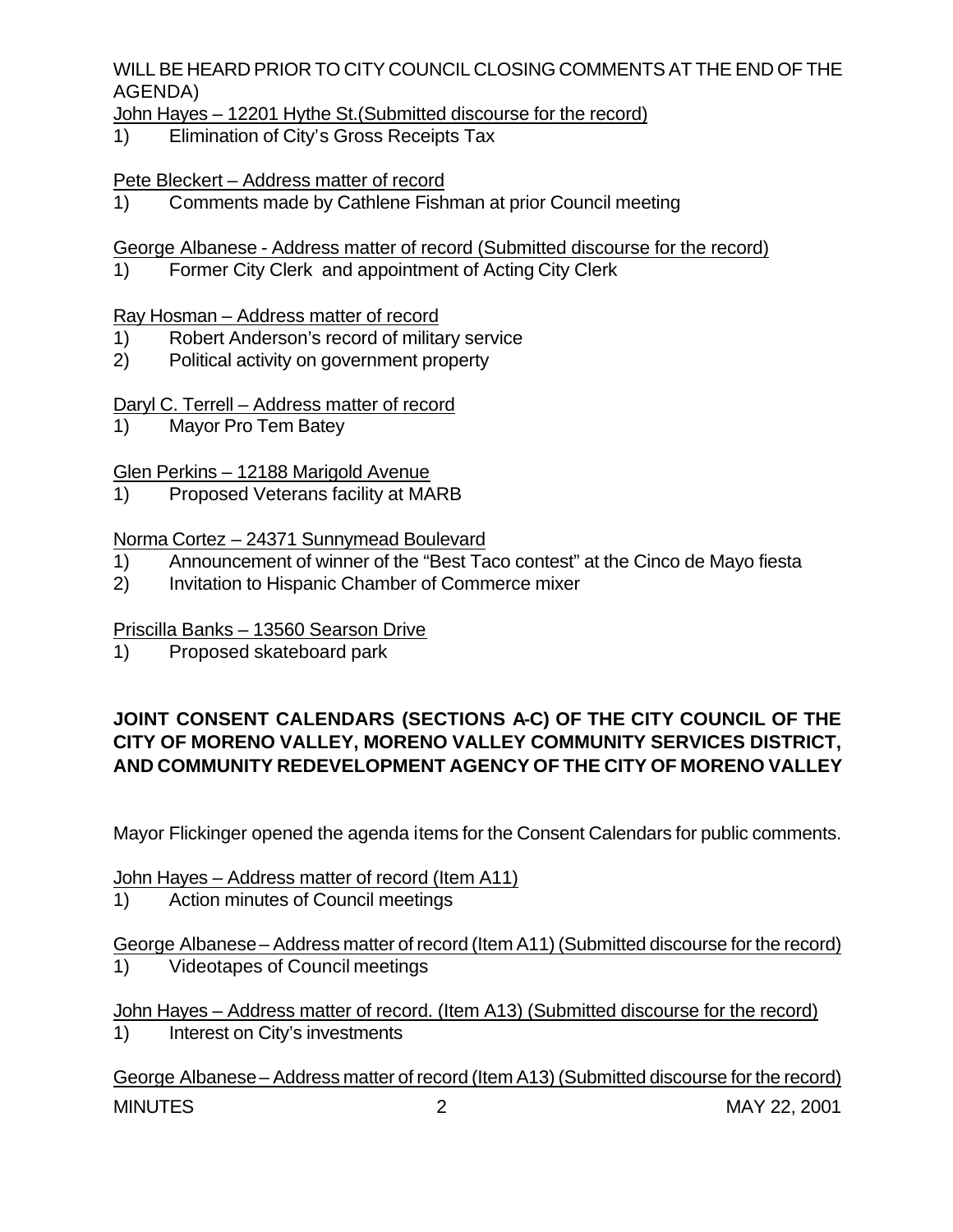1) New library and proposed parcel tax

Councilmember White made a motion, seconded by Mayor Pro Tem Batey to approve the Consent Calendars in their entireties, except for Item A10 as amended to read "Amendment to Agreement for Construction Inspection Services and Construction Survey Services, Project No. 97-25897, Nason Street – Alessandro Boulevard to Fir Avenue", and Item A11 as amended to read on first page of staff report "One of the alternatives discussed in an offer by the Moreno Valley Museum Foundation to house old Council meeting tapes at their museum facility", and Item II of Video Cassette Disposal Policy – Tape Disposal Process should read "At the end of the 90-day period, the tape will be given to the Moreno Valley Museum Foundation, at which time they will no longer be official records of the City. Motion carried unanimously. Roll call vote.

# **A. CONSENT CALENDAR** - **CITY COUNCIL**

- A1. ORDINANCES FIRST READING BY TITLE ONLY Waived reading of all Ordinance introductions and read by title only.
- A2. MINUTES REGULAR MEETING OF APRIL 24, 2001 Approved as submitted.
- A3. MINUTES SPECIAL MEETING OF MAY 1, 2001 Approved as submitted
- A4. ANNUAL REVIEW OF DEVELOPMENT AGREEMENT FOR SPECIFIC PLAN 200 (TOWNGATE) (FEBRUARY 2, 2000 TO FEBRUARY 1, 2001) FRITZ DUDA COMPANY/HOUSING RESOURCES COMPANY Determined that from February 1, 2000 to February 1, 2001, the Fritz Duda Company and Housing Resources and their assigns have complied in good faith with the terms and conditions of the Development Agreement as modified by the Park Settlement Agreement.
- A5. AGREEMENT FOR PROFESSIONAL CONSULTANT SERVICES, PROJECT NO. 99-25654 – IRONWOOD AVENUE REHABILITATION, BARCLAY DRIVE TO PIGEON PASS ROAD Approved the "Agreement for Professional Consultant Services" with PSOMAS, 1700 Iowa Avenue, Riverside, to design the street improvements; authorized the Mayor to execute said "Agreement for Professional Consultant Services" with PSOMAS and authorized the issuance of a Purchase Order to PSOMAS, in the amount of \$99,848 when the Agreement has been signed by all parties (Account No. 125.65420).
- A6. AUTHORIZATION TO CLOSE PUBLIC STREETS FOR THE INDEPENDENCE DAY FESTIVITIES ON WEDNESDAY, JULY 4, 2001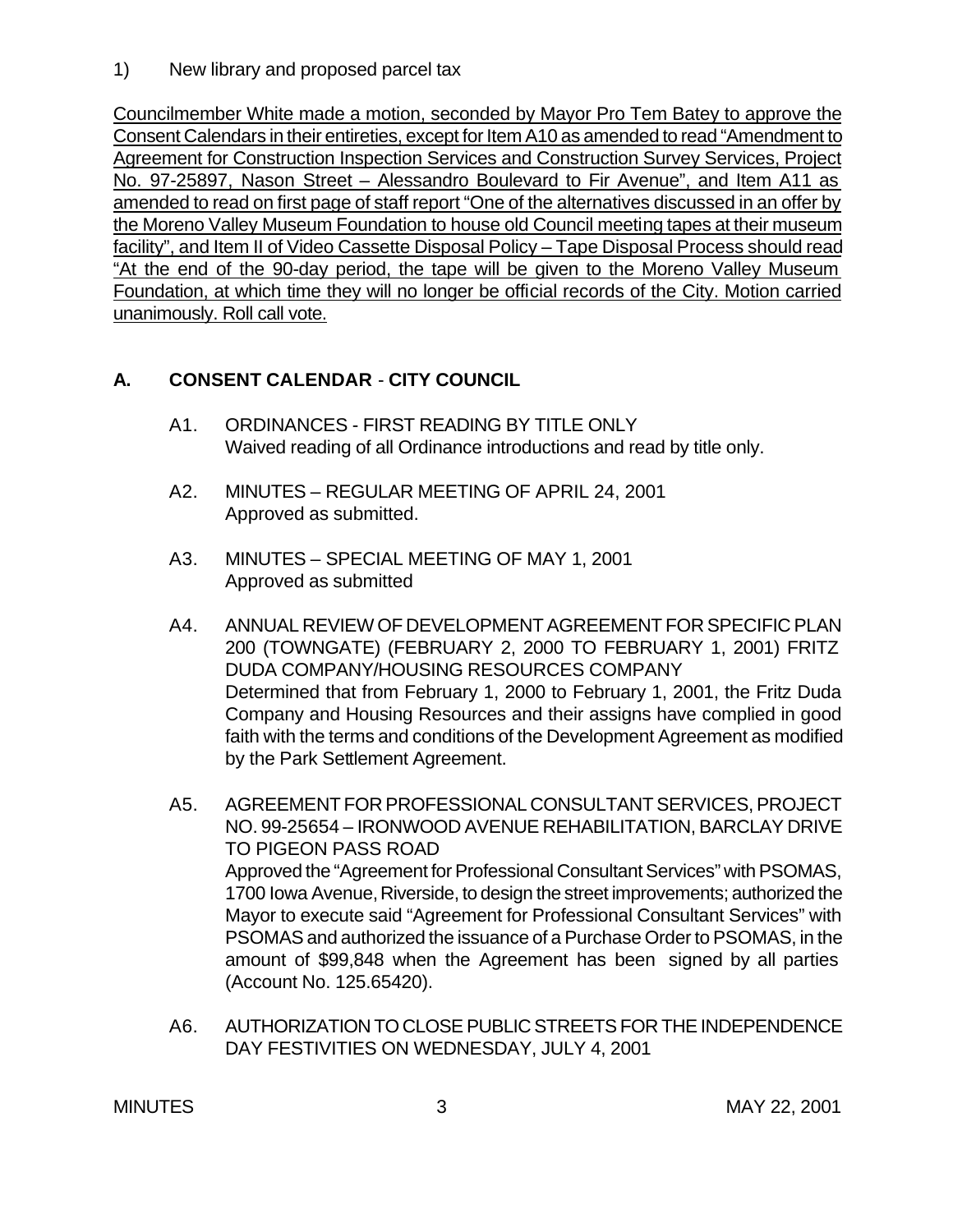- 1. Authorized the closure of the following streets between the hours of 7:00 a.m. and 12:00 noon for the purpose of conducting the Fourth of July Parade scheduled to take place Wednesday, July 4, 2001:
	- a. TownGate Boulevard between Frederick Street, Eucalyptus and Memorial Way;
	- b. Frederick Street between Centerpointe Drive and Cactus Avenue;
	- c. Cottonwood Avenue between Pan Am Boulevard and Dunhill Drive;
	- d. Eucalyptus Avenue between Pan Am Boulevard and Graham Street;
	- e. Dracaea Avenue between Pan Am Boulevard and Graham Street;
	- f. Atlantic Circle east of Frederick Street;
	- g. Brabham Street between Frederick Street and Andretti Street;
	- h. TownGate Boulevard between Frederick Street and Heritage Way;
	- i. Bay Avenue between Kristina Court and Courage Street;
	- j. Alessandro Boulevard between Chagall Court and Courage Street;
	- k. Resource Way between Frederick Street and Corporate Way;
	- l. Corporate Way between Calle San Juan de Los Lagos and Resource Way;
	- m. Calle San Juan de Los Lagos between Frederick Street and Corporate Way.
- 2. Authorized the closure of the following streets to through traffic, to remain open only to residents, between the hours of 11:00 a.m. and 9:00 p.m. for the purpose of conducting the Fourth of July Festivities and Fireworks Program which takes place on Wednesday, July 4, 2001:
	- a. Petaluma Avenue between Napa Valley and Morrison Street;
	- b. Napa Valley between Dracaea Avenue and Petaluma Avenue;
	- c. Lakeport Drive at Cottonwood Avenue;
	- d. Burney Pass between Cottonwood Avenue and Dracaea Avenue; and
	- d. Rockport Drive between Yuba Pass Road and Morrison Street.

The streets closed to through traffic are to prevent overflow parking from the fireworks program into residential areas. Also, for a short period and immediately following the fireworks show, staff recommends that the City Council authorize one-way traffic on various streets in the vicinity of Morrison Park as directed by the Moreno Valley Police Department.

A7. MEASURE "A" LOCAL STREETS AND ROADS FUND PROGRAM, FIVE YEAR CAPITAL IMPROVEMENT PLAN, FISCAL YEAR 2002-2006 Approved the Measure "A" Local Streets and Roads Fund Program, Five Year Capital Improvement Plan list of projects as identified in the tables entitled Riverside County Transportation Commission (RCTC), Measure "A" Local Fund Program, Fiscal Year 2002-2006 and authorized the submittal of the RCTC, Measure "A" Local Fund Program, Fiscal Year 2002-06, and the Maintenance of Effort (MOE) Certification Statement.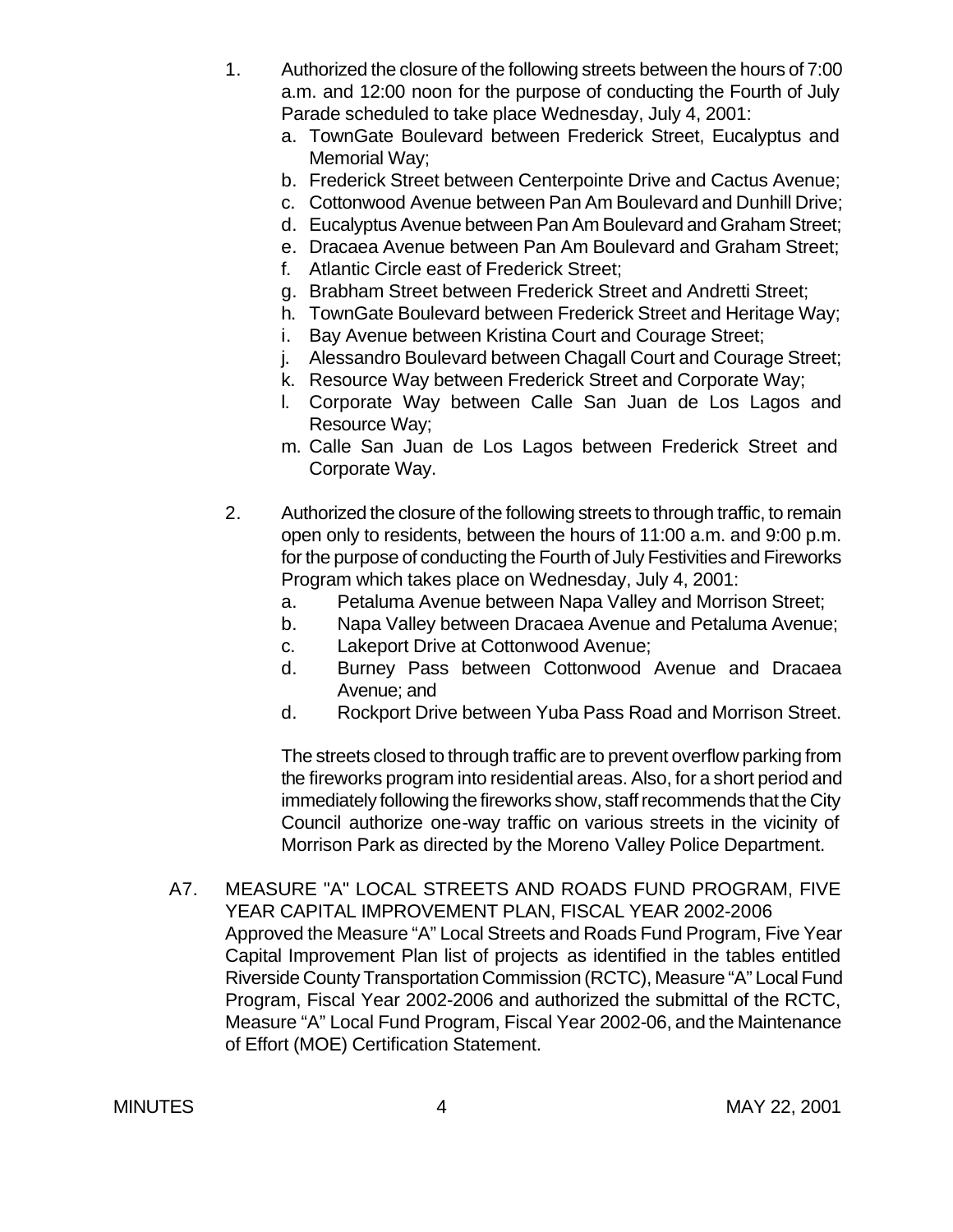- A9. AGREEMENT FOR PROFESSIONAL CONSULTANT SERVICES, PROJECT NO. 00-9277420, ATWOOD STREET DESIGN Approved the "Agreement for Professional Consultant Services" with L.D. King, Inc., 2151 Convention Center Way, Suite 100, Ontario, California, 91716-4464 to design the Atwood Street Improvements, Heacock Street to Perris Boulevard; authorized the Mayor to execute said "Agreement for Professional Consultant Services" with L.D. King, Inc.; authorized the issuance of a Purchase Order to L.D. King, Inc., in the amount of \$91,659 when the Agreement has been signed by all parties and authorized the Finance Director to transfer \$91,659 from fund 892.66920 to a new account for the design work associated with the Atwood Street Improvements.
- A10. AMENDMENT TO AGREEMENT FOR CONSTRUCTION INSPECTION SERVICES AND CONSTRUCTION SURVEY SERVICES, PROJECT NO. 97- 25897-1, ALESSANDRO BOULEVARD TO FIR AVENUE Approved as amended.
- A11. VIDEOCASSETTE DISPOSAL POLICY (Report of: Assistant City Manager) Approved as amended.
- A12. APPROVE AUDITING SERVICES AGREEMENT Selected the auditing firm, Lance, Soll & Lunghard of Brea, California, to be the independent auditors for the City of Moreno Valley, the Redevelopment Agency and the Community Services District for the fiscal years ending June 30, 2001, 2002 and 2003, with the option of extending the agreement for two successive years; directed the Finance Director and City Attorney to coordinate with Lance, Soll & Lunghard to develop an audit engagement letter that meets the City's contractual requirements and authorized the Mayor to sign the audit engagement agreement with Lance, Soll & Lunghard on behalf of the City of Moreno Valley, the Redevelopment Agency and the Community Services District.
- A13. APPROVAL OF QUARTERLY INVESTMENT REPORT QUARTER ENDED MARCH 31, 2001 Approved and accepted the attached quarterly investment report, in compliance with California Government Code Section 53646.

## **B. CONSENT CALENDAR** - **COMMUNITY SERVICES DISTRICT**

- B1. ORDINANCES FIRST READING BY TITLE ONLY Waived reading of all Ordinance introductions and read by title only.
- B2. MINUTES REGULAR MEETING OF APRIL 24, 2001

MINUTES 6 5 MAY 22, 2001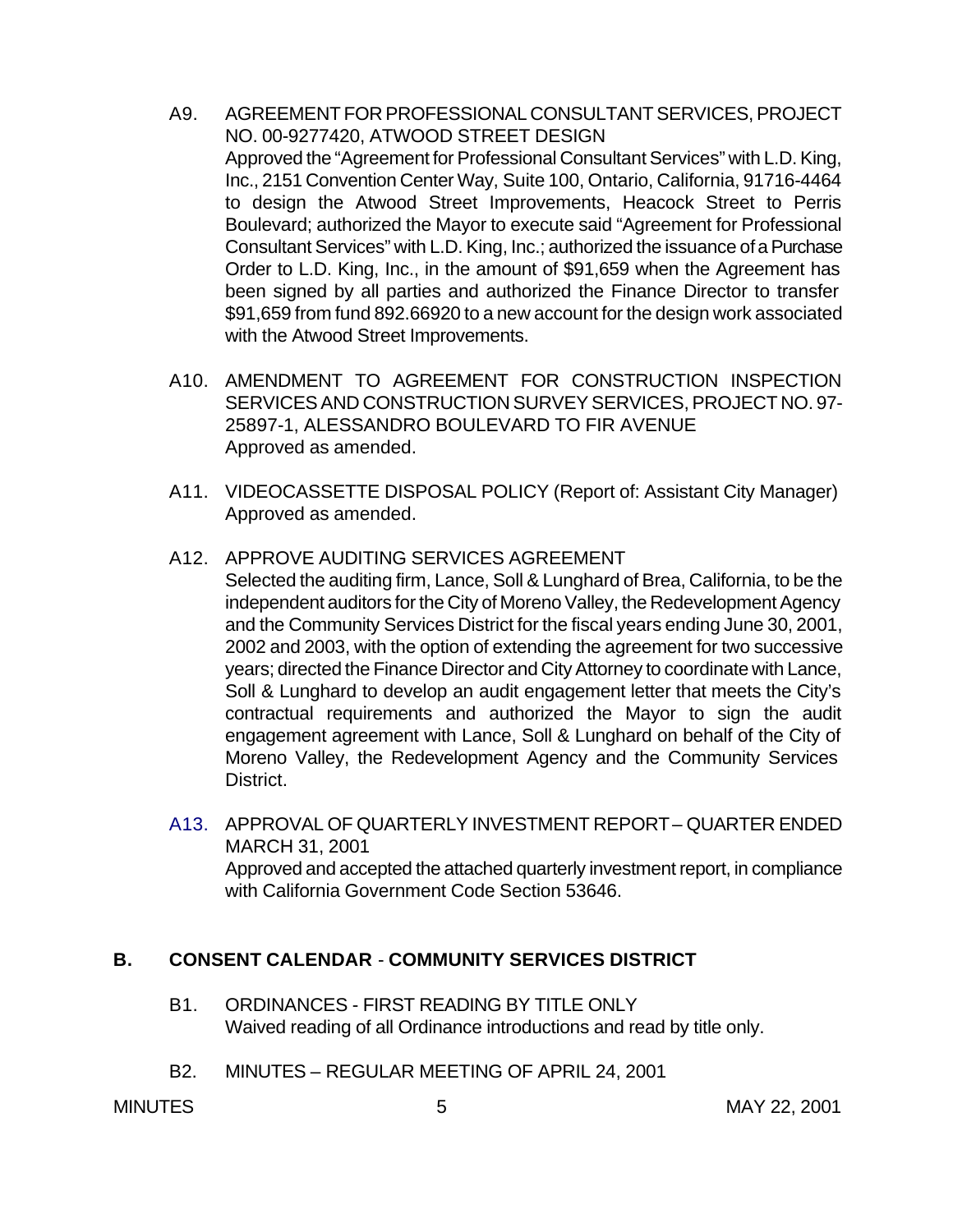Approved as submitted.

- B3. MINUTES SPECIAL MEETING OF MAY 1, 2001 Approved as submitted
- B4. AWARD OF CONTRACT MORENO VALLEY COMMUNITY SERVICES DISTRICT PROJECT NO. E-2/01 – MAINTENANCE OF EXTENSIVE LANDSCAPING AND IRRIGATION – HIDDEN SPRINGS Approved the Agreement for landscape maintenance services with Tropical Plaza Nursery, Inc., Villa Park, California; authorized the President of the Board to execute said Agreement with Tropical Plaza Nursery, Inc.; authorized the Purchasing Agent to issue open purchase orders to Tropical Plaza Nursery, Inc. in the amounts of:
	- a.) ONE HUNDRED ELEVEN THOUSAND SEVEN HUNDRED EIGHTY DOLLARS AND NO/100 (\$111,780.00) for twelve months of base maintenance service, and;
	- b.) TWENTY-THREE THOUSAND SIX HUNDRED TWENTY DOLLARS AND NO/100 (\$23,620.00) for anticipated Additional Work, per Section 3., paragraph d. of said Agreement.
- B5. PROPOSED ADDITIONAL SITE AT ARMADA ELEMENTARY SCHOOL AND ADDITION OF SITE SUPERVISOR POSITION FOR THE GRANT FUNDED CHILD CARE PROGRAM

Authorized one part-time Recreation Site Supervisor position to the Child Care Services Program; authorized the opening of a new child care program at Armada Elementary School for the Child Care Services Program; authorized a new Site Supervisor position on City employee roster and appropriated funds for this position and authorized the purchase of three new computers for the Armada Elementary School and one additional computer for the Program Manager position. This additional program and position is 100% grant funded.

B6. AMEND CONTRACT AGREEMENT WITH KORVE ENGINEERING FOR ADDITIONAL CONSTRUCTION MANAGEMENT AND ADMINISTRATION **SERVICES** 

Amended and approved the Agreement for Professional Consultant Services, Citywide Streetlight Installation Design ("the Contract Agreement") with Korve Engineering, Inc. ("Korve") to revise the scope of services to include funding for additional construction management and administration services for the Citywide Streetlight Infill Project (Project Nos. CSD 98/99-001 and CSD 98/99- 002); authorized the President of the Board to execute said Amendment to the Contract Agreement for Korve and revise the purchase order to Korve in the amount of \$3,250 to fund the additional scope of services to provide additional construction management and administration services to continue the Citywide Streetlight Infill Project.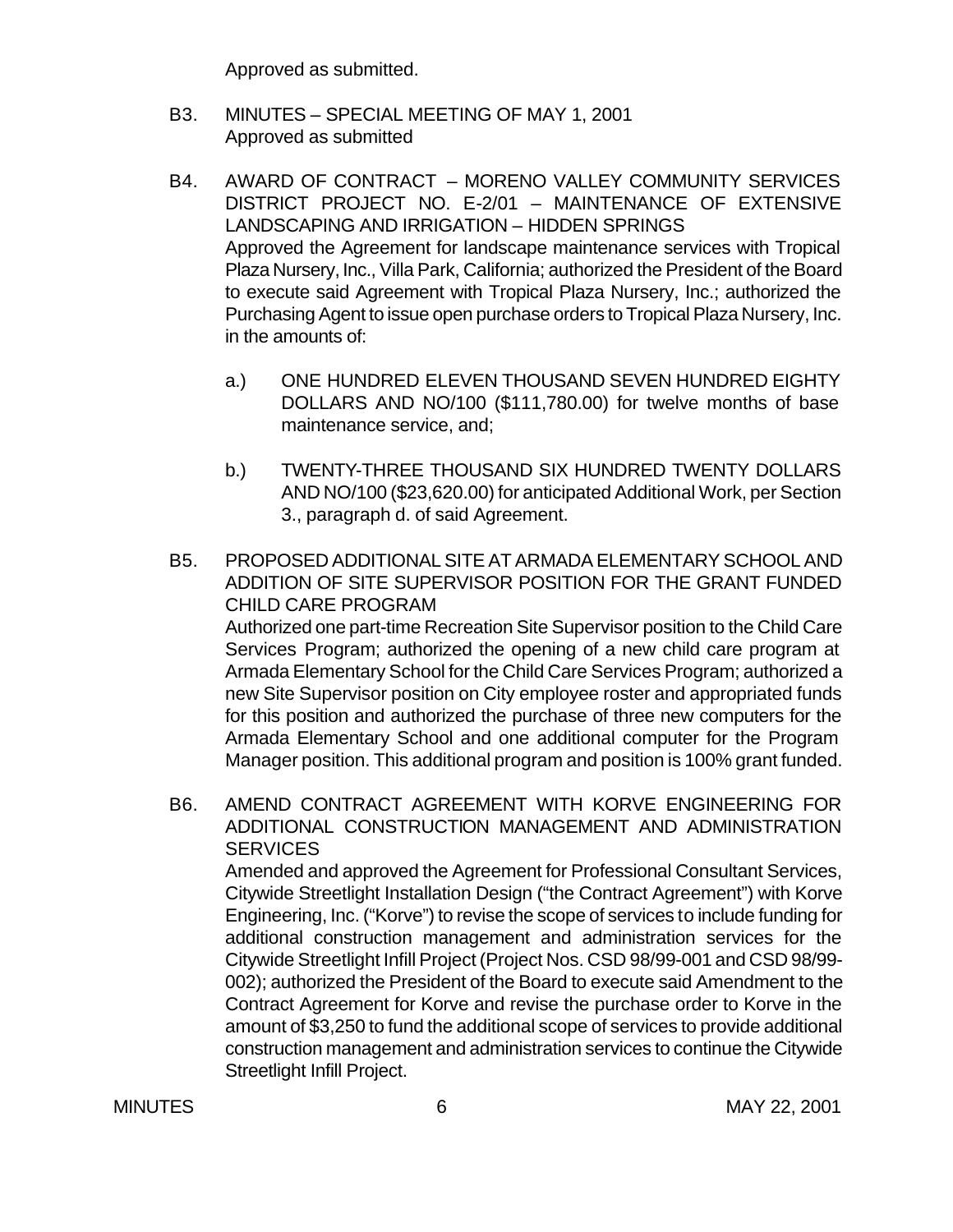#### **C. CONSENT CALENDAR** - **COMMUNITY REDEVELOPMENT AGENCY**

- C1. ORDINANCES FIRST READING BY TITLE ONLY Waived reading of all Ordinance introductions and read by title only.
- C2. MINUTES REGULAR MEETING OF APRIL 24, 2001 Approved as submitted.
- C3. PROPOSED FY 2001/02 REDEVELOPMENT AGENCY BUDGET Reviewed and commented on the proposed Redevelopment Agency Budget for FY 2001/02.

### **D. REPORT OF ACTION FROM CLOSED SESSION BY CITY ATTORNEY, IF ANY - NONE**

# **E. PUBLIC HEARINGS - NONE**

## **ITEMS REMOVED FROM CONSENT CALENDARS FOR DISCUSSION OR SEPARATE ACTION**

A8. NOTICE OF COMPLETION AND ACCEPTANCE OF NASON STREET IMPROVEMENTS, BETWEEN ALESSANDRO BOULEVARD AND FIR AVENUE, PROJECT NO. 97-25897-1

Councilmember Stewart made a motion, seconded by Mayor Pro Tem Batey to continue Item A8 to the regularly scheduled Council Meeting of 6/12/01. Motion carried unanimously.

### **RECESS; RECONVENE**

## **F. REPORTS**

F1. RIVERSIDE COUNTY INTEGRATED PLAN – PROPOSED COMMENTS

Mayor Flickinger opened the agenda item for public comments; there being none, public comments were closed.

Councilmember Stewart made a motion, seconded by Councilmember White to accept staff's recommendation as modified with the General Plan limitations being placed on Alternative #5 and to strengthen #6 to include the area through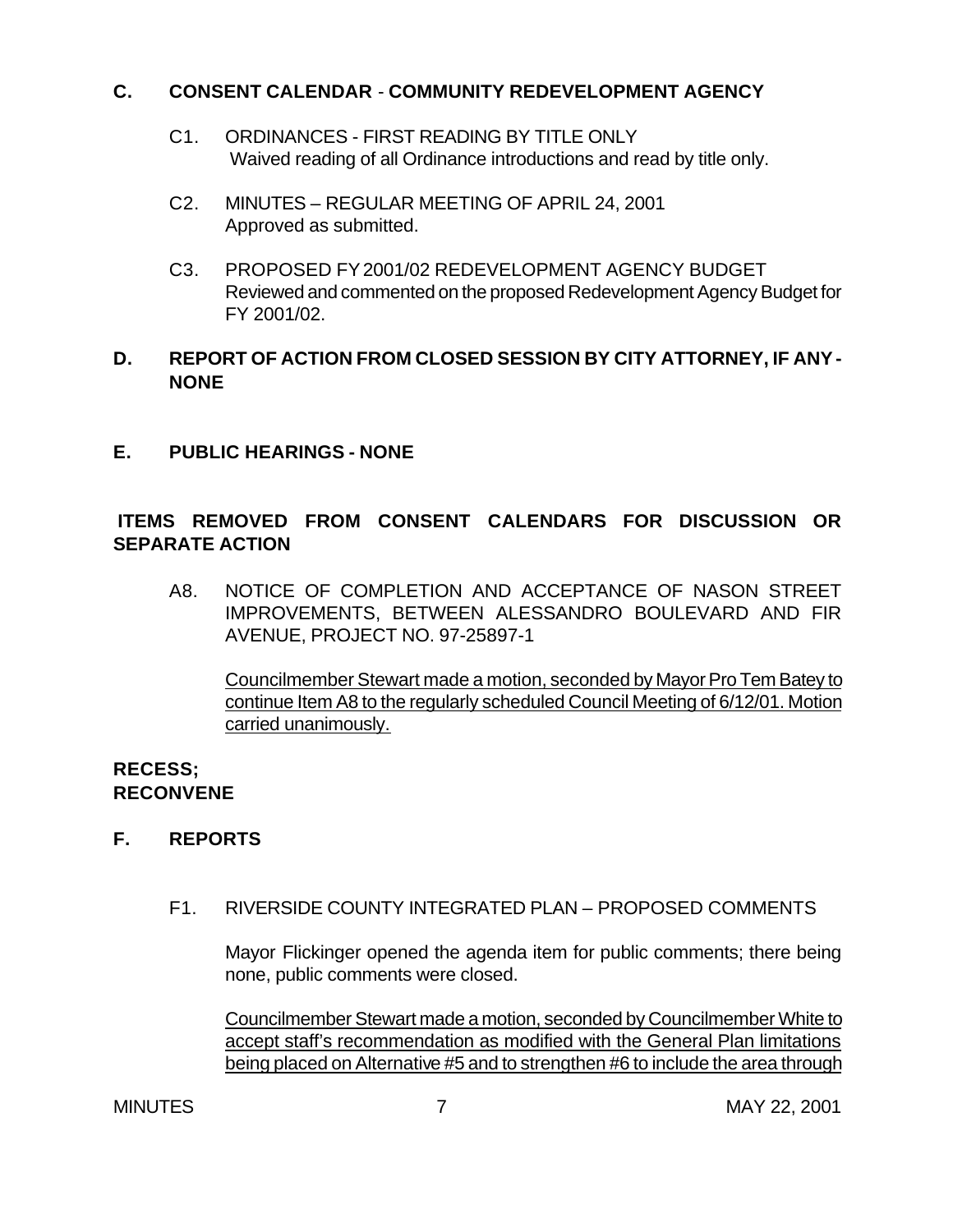# **RECESS; RECONVENE**

# F2. UTILITY USER'S TAX DIFFERENTIAL REVENUE

Mayor Flickinger opened the agenda item for public comments, which were received from the following: Marcia Rodolf-Amino, Robert Lopez, John Hayes (submitted discourse for the record), and George Albanese.

Councilmember White made a motion, seconded by Councilmember Stewart, to reduce the Utility User's Tax on gas and electricity to 5.33%. Motion carried 4-1, Mayor Flickinger opposed. Roll call vote.

F3. FY 2001-02 PRELIMINARY BUDGET POWER POINT PRESENTATION (Power Point Presentation continued to June 12, 2001)

Mayor Flickinger opened the agenda item for public comments, which were received from the following: Ruth Van Hala, Marcus Van Hala, Brenda Jackson, Tim Caszatt, Bea Brown, Mark Vargas, Randy Brown, Elanie O'Keefe, Thom Morales, John Hayes, Josephine A. Stone, Cathlene Fishman and George Albanese.

## F3a. PROPOSED FY 2001/02 REDEVELOPMENT AGENCY BUDGET

Councilmember White made a motion, seconded by Councilmember West to continue Item F3a to the Council Meeting of June 12, 2001. Motion carried 4-0- 1, Stewart absent.

F4. APPROVE AUDITING SERVICES AGREEMENT

Mayor Flickinger opened the agenda item for public comments, which were received from John Hayes and George Albanese.

Mayor Flickinger made a motion, seconded by Mayor Pro Tem Batey to select the auditing firm, Lance, Soll & Lunghard of Brea, California, to be the independent auditors for the City of Moreno Valley, the Redevelopment Agency and the Community Services District for the fiscal years ending June 30, 2001, 2002 and 2003, with the option of extending the agreement for two successive years; directed the Finance Director and City Attorney to coordinate with Lance, Soll & Lunghard to develop an audit engagement letter that meets the City's contractual requirements and authorized the Mayor to sign the audit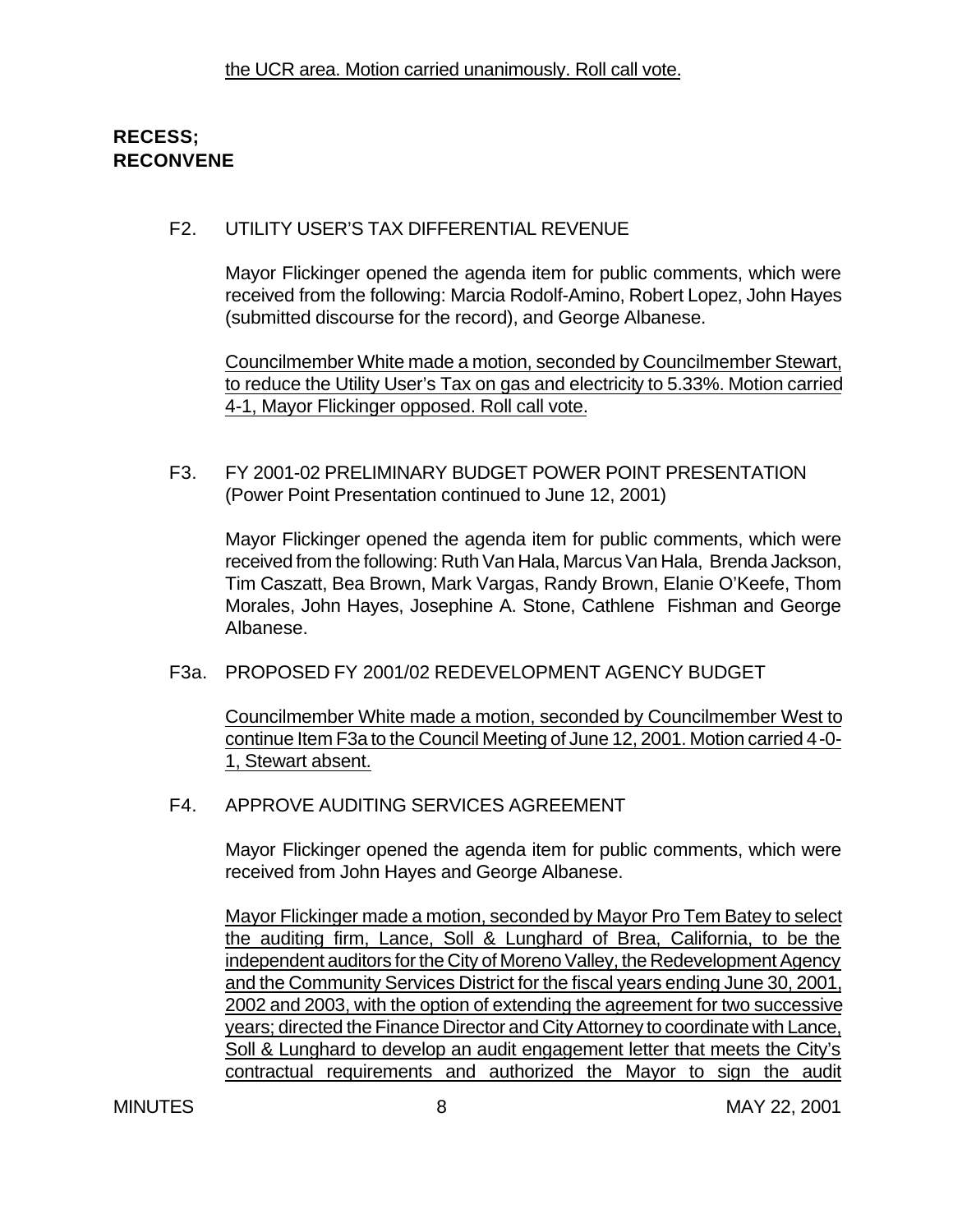engagement agreement with Lance, Soll & Lunghard on behalf of the City of Moreno Valley, the Redevelopment Agency and the Community Services District. Motion carried 4-0-1, Councilmember Stewart absent.

#### F5. LEGISLATIVE UPDATE

Mayor Flickinger opened the agenda item for public comments - George Albanese made comments.

Item F5 continued to June 12, 2001.

F6. WAIVER OF PENALTIES AND INTEREST ON DELINQUENT ASSESSMENT INSTALLMENTS ON ASSESSOR PARCEL NUMBER (APN) 297-170-026 WITHIN ASSESSMENT DISTRICT 87-4 (CENTERPOINTE)

Mayor Flickinger opened the agenda item for public comments; there being none, public comments were closed.

Councilmember White made a motion, seconded by Mayor Pro Tem Batey to adopt Resolution No.2001-20. Motion carried 4-0-1, Councilmember Stewart absent.

Resolution No. 2001-20

A Resolution of the City Council of the City of Moreno Valley, California, Waving Penalties and Interest on Delinquent Assessment Installments on Certain Property Pursuant to an Agreement By and Between the City of Moreno Valley and the County of Riverside

F7. REPORT TO CONSIDER PUBLIC COMMENTS REGARDING COMMUNITY SERVICES DISTRICT ZONE D MAIL BALLOT PROCEEDINGS FOR TRACTS 19799, 22093, AND 22371 (AND ALL ASSOCIATED PHASES)

Mayor Flickinger opened the agenda item for public comments; there being none, public comments were closed

F8. REPORT TO CONSIDER PUBLIC COMMENTS REGARDING MORENO VALLEY COMMUNITY SERVICES DISTRICT PROPOSED 2001/2002 ANNUAL CHARGES

Mayor Flickinger opened the agenda item for public comments - George Albanese made comments.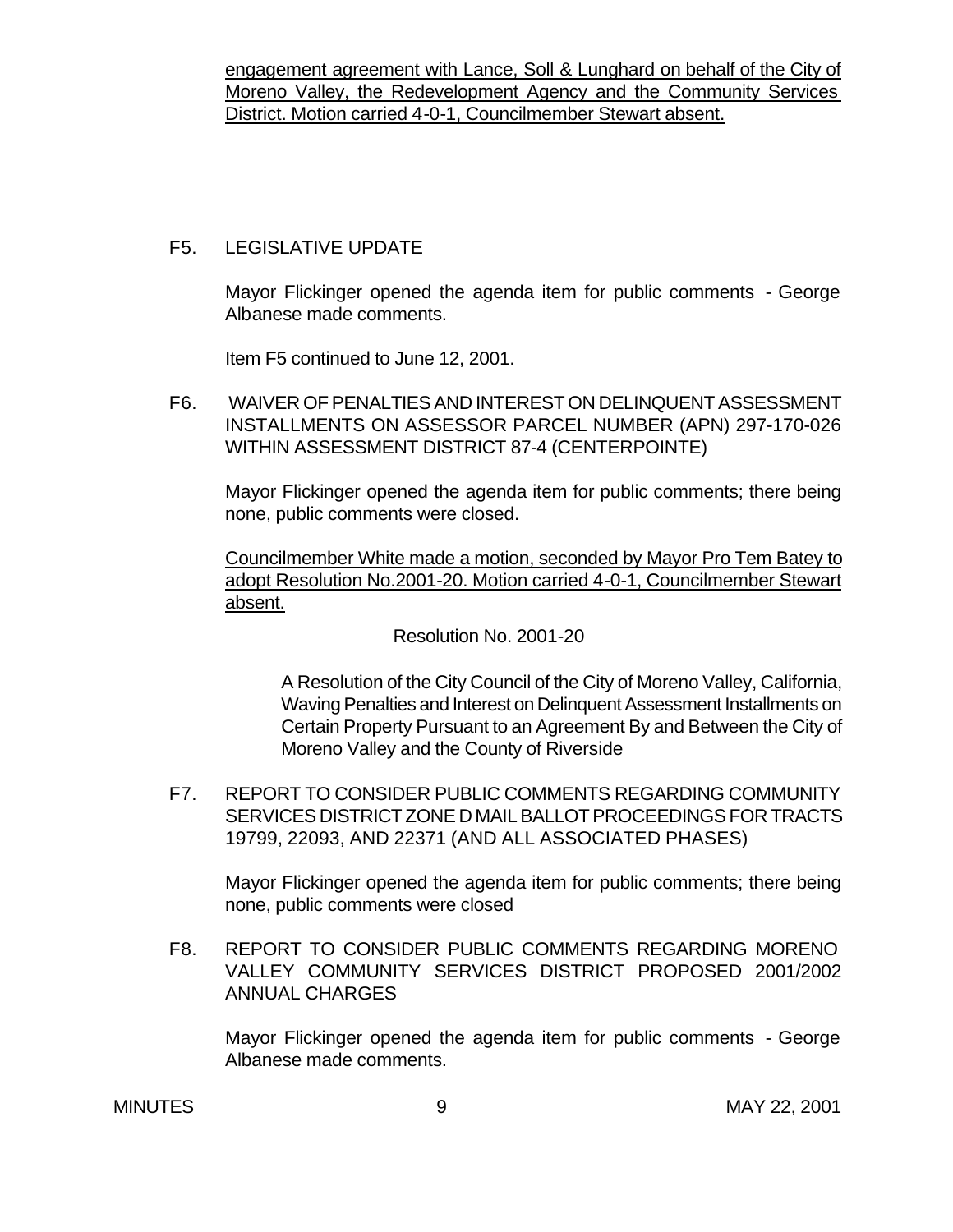#### **G. LEGISLATIVE ACTIONS**

ORDINANCES - 1ST READING & INTRODUCTION

G1. APPROVE AND ADOPT RESOLUTION NO. CSD 2001-06 FOR THE ESTABLISHMENT OF COMMUNITY SERVICES DISTRICT (CSD) ZONE B1-B (KRISTEN COURT STREETLIGHT IMPROVEMENTS) AND INTRODUCE ORDINANCE NO. CSD 31 FOR THE PURPOSE OF AUTHORIZING THE COLLECTION OF CHARGES

Boardmember White made a motion, seconded by Vice-President Batey to approve and adopt Resolution No. CSD 2001-06, for the purpose of establishing Zone B-1B District boundaries (subzone of CSD Zone B) and construction of improvements for Kristen Court. Motion carried 4-0-1, Boardmember Stewart absent.

Resolution No. CSD 2001-06

A Resolution of the City Council of the City of Moreno Valley, California, Acting in its Capacity as the Board of Directors of the Moreno Valley Community Services District, Approving the Establishment of Zone B-1B (Kristen Court Streetlight Improvements)

Boardmember White made a motion, seconded by Vice-President Batey to introduce Ordinance No. CSD 31, as required by the County of Riverside, to authorize the collection of Zone B-1B District parcel charges on the tax bill. Motion carried 4-0-1, Boardmember Stewart absent.

Ordinance No. CSD 31

An Ordinance of the City Council of the City of Moreno Valley, California, Acting in its capacity as the Board of Directors of the Moreno Valley Community Services District, Approving and Adopting a Parcel Charge for Zone B-1B (Kristen Court Streetlight Improvements) During Fiscal Year 2001/02

ORDINANCES - 2ND READING & ADOPTION - NONE

ORDINANCES - URGENCY ORDINANCES - NONE

RESOLUTIONS - NONE

### MINUTES 10 MAY 22, 2001  **CONTINUATION OF PUBLIC COMMENTS ON MATTERS NOT ON THE AGENDA**, **IF NEEDED** - **NONE**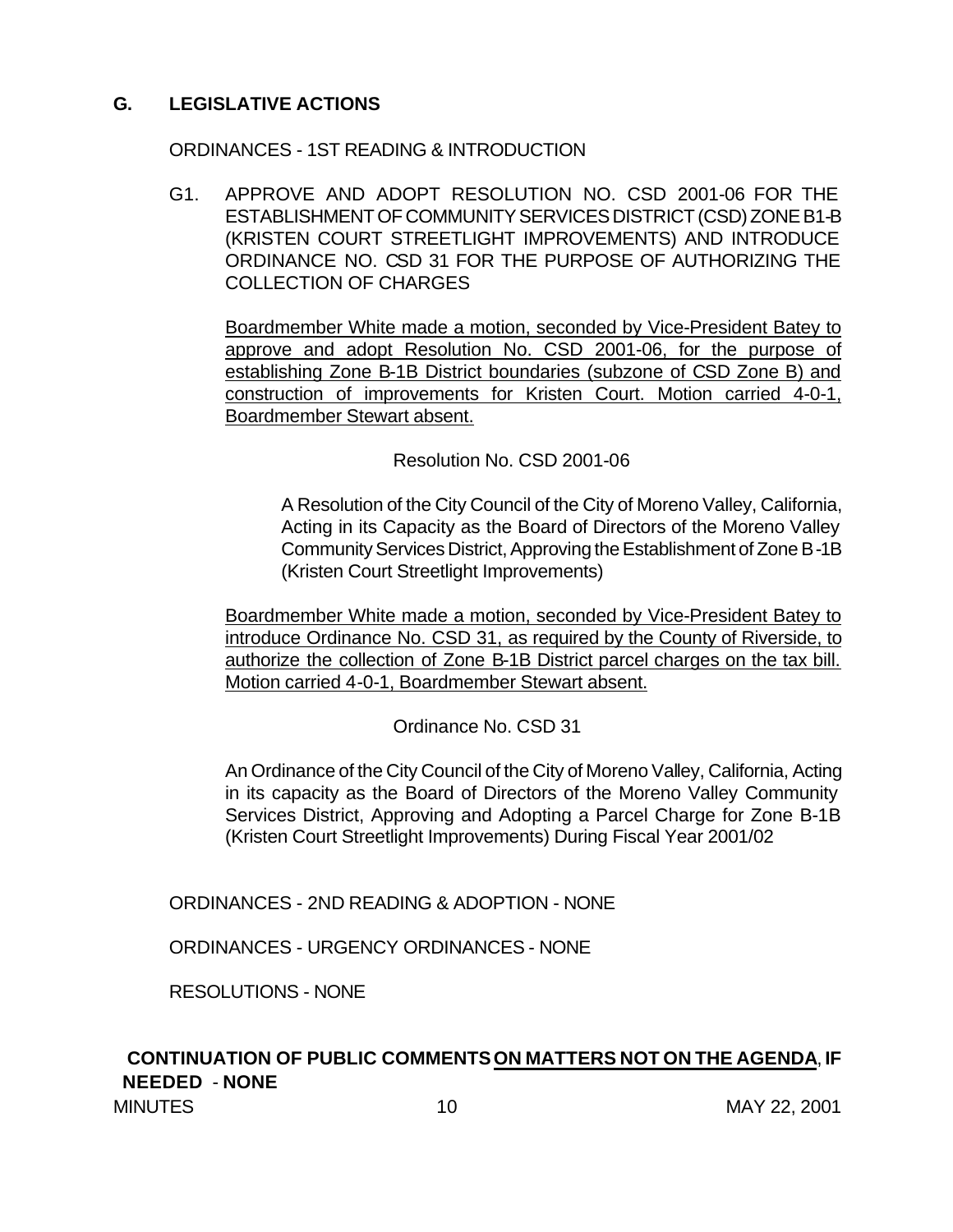# **CLOSING COMMENTS AND/OR REPORTS OF THE CITY COUNCIL, COMMUNITY SERVICES DISTRICT, OR COMMUNITY REDEVELOPMENT AGENCY**

#### Mayor Flickinger

1) Stated she would like to move the Council Comments portion of the meeting to earlier in the Agenda

### Councilmember White

1) In response to Mr. Hosman, stated he will speak his first amendment rights anytime, anyplace as he sees fit

## Mayor Pro Tem Batey

- 1) Stated he will not resign from the City Council
- 2) Stated that his support is with our law enforcement personnel in Moreno Valley
- 3) Referenced NFPA 1710 which sets a new standard including response time for fire services

### Councilmember West had no closing comments

\_\_\_\_\_\_\_\_\_\_\_\_\_\_\_\_\_\_\_\_\_\_\_\_\_\_\_\_\_\_\_\_\_\_\_\_

## **ADJOURNMENT**

There being no further business to conduct, the meeting was adjourned at 12:00 midnight by unanimous informal consent.

Submitted by:

Alice Reed, Acting City Clerk Acting Secretary, Moreno Valley Community Services District Acting Secretary, Community Redevelopment Agency of the City of Moreno Valley